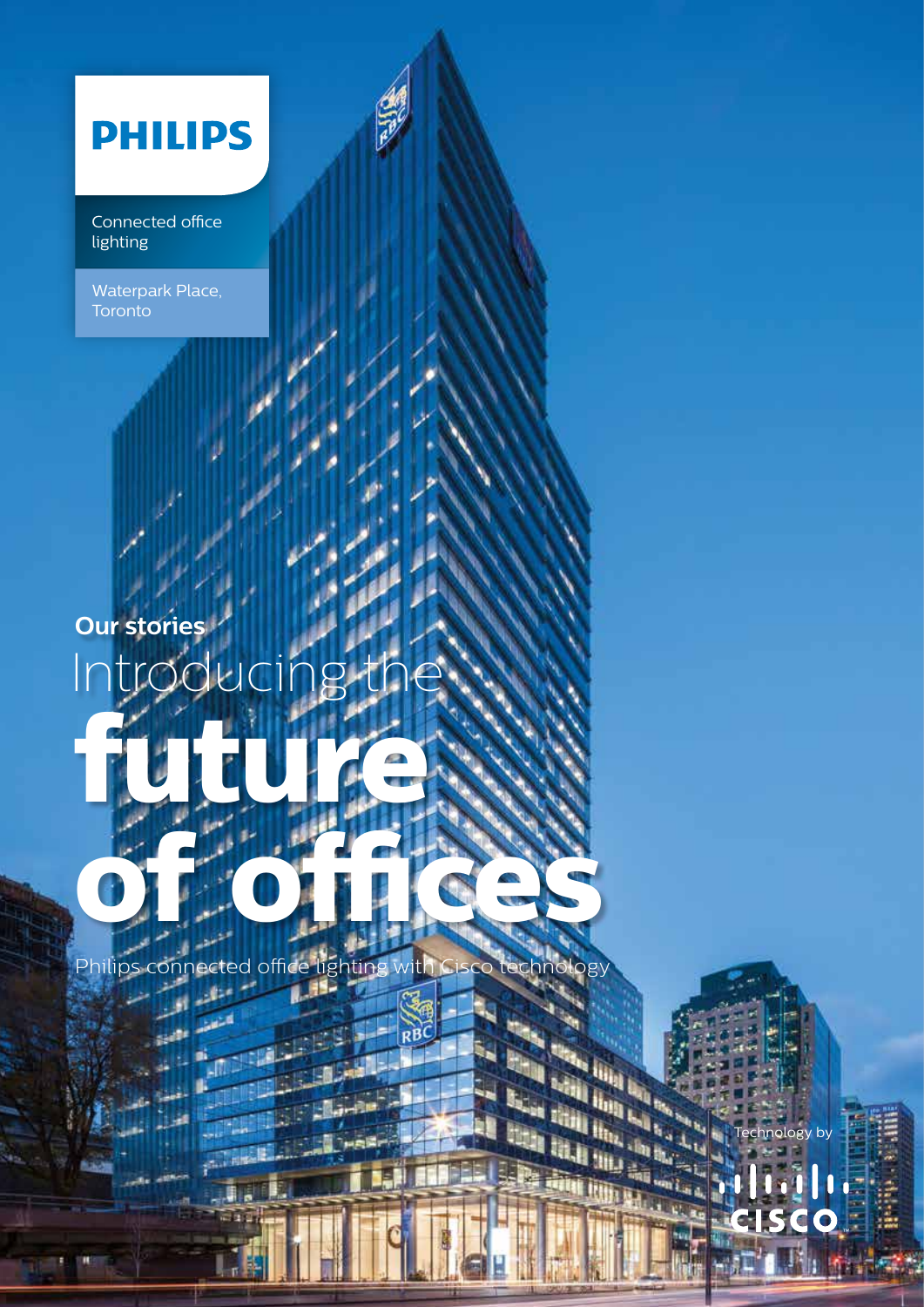# **value beyond illumination** The future of lighting delivers

With its entry into the IoT, the lighting industry is following a technology trend that's fundamentally changing the way that devices — from mobile phones to farm equipment to thermostats — interact with each other and with the people who use them. In the IoT, devices collect and share data about themselves, their users, their environments, and the other devices with which they connect. This data in turn provides insights that were never available before, and allows business to create connected applications and

services that deliver new capabilities and value to their employees and customers.

To fully realize the promise of the IoT, leading lighting and IT companies must partner to give customers the best that the industry has to offer. To this end, Philips Lighting and Cisco have entered into a global vertical strategic alliance that combines Cisco's highly secure and proven network infrastructure with Philips Lighting's unbeatable expertise in illumination experiences and connected lighting systems.



The lighting industry is undergoing its second major transformation in the past twenty years. The first transformation, beginning in the late 1990s, introduced energy-efficient, high-brightness LEDs across the full range of professional lighting applications. The second transformation, which is unfolding now, builds on the digital nature of LED technology to bring illumination and IT together, allowing lighting systems to participate in the Internet of Things.



**The possibilities of this connected lighting system are endless.**

There are so many capabilities of this system that we haven't even explored yet."

Richard Lees, Senior Project Manager at CBRE Limited, a commercial real estate and investment services firm

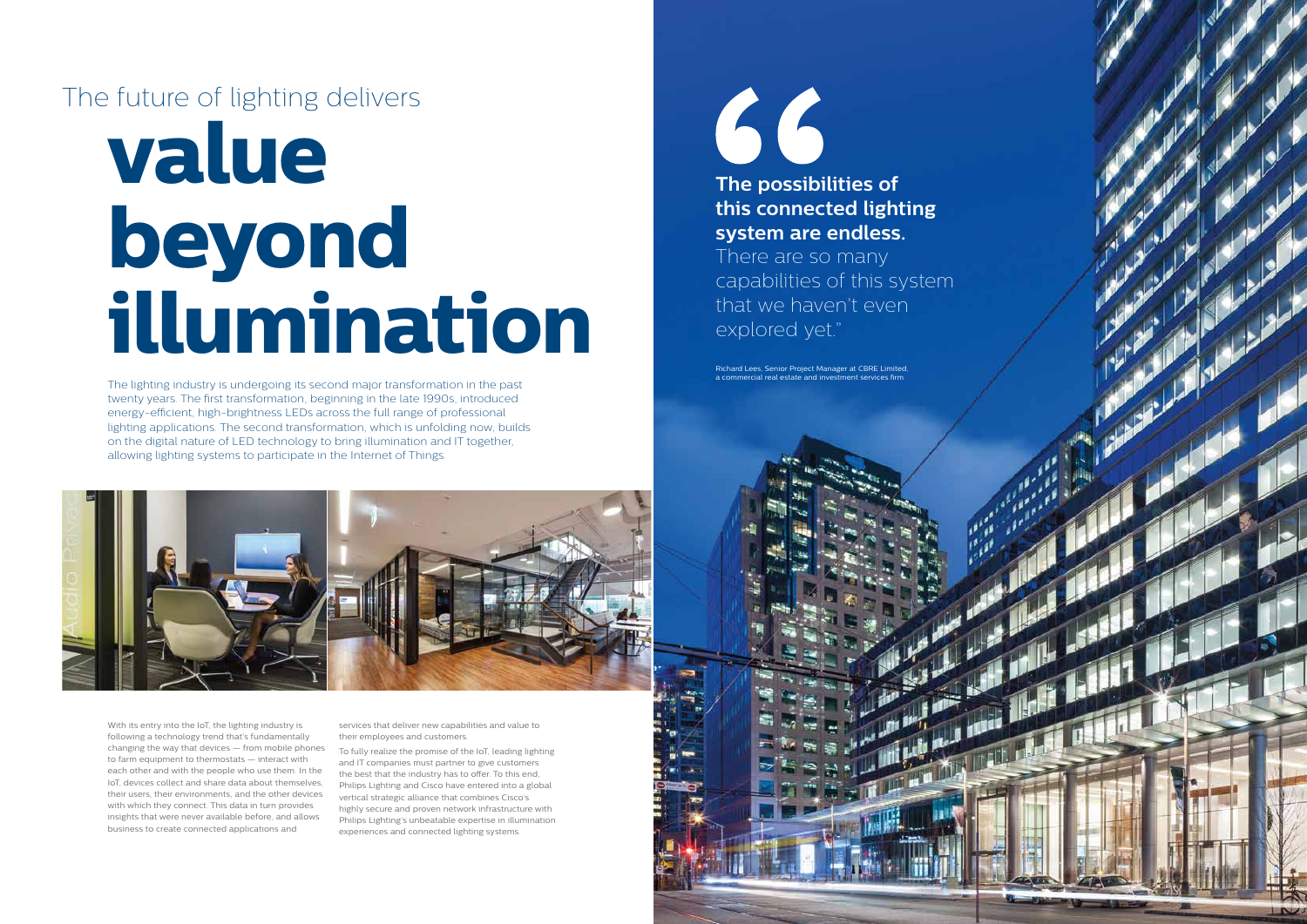To showcase how Philips Lighting and Cisco can work together to unlock the benefits of the IoT in offices, Cisco has installed a state-of-the-art Philips connected lighting system at its Canadian headquarters in Toronto. Owned by Oxford Development Co. and built by EllisDon Corporation, the 30-story RBC Waterpark Place III is one of the city's first LEED Platinum office and retail development, with many of its design aspects focusing on efficiency and sustainability.

The Philips connected lighting system, which integrates seamlessly with the IT systems in the building, demonstrates how dynamic office spaces can become smarter and more efficient than ever before. Each luminaire in the system sends and receives data, serving as a pathway to deliver value to both employees and facilities managers. Managers can track occupancy patterns, changes in temperature, light levels, and much more while employees can personalize the lighting around their desks. The system allows maximum visibility and better control, and allows Cisco to reduce energy consumption in their office spaces.







#### Creating smarter, **more intelligent workspaces**



#### **How** it was done

The three words I would use to describe the entire installation process would be **smooth, efficient, and seamless."**

William MacGowan, Director for Cisco's Smart+ Connected Real Estate

The Philips connected lighting system at RBC Waterpark Place III integrates seamlessly with Cisco's Power over Ethernet (PoE) IT architecture. PoE is a technology delivering power over standard Ethernet data cables, eliminating the need for a separate power infrastructure.

Philips installed the connected lighting system on all four floors of Cisco's office. The luminaires provide much more than simply illuminated office space — they are a portal to data, energy savings, sustainability, and personal comfort. The luminaires merge with the base building's IT network and are uniquely identified by IP address, allowing them to be individually monitored, managed, and controlled. Building managers can mine data pertaining to work spaces captured by the sensors in the luminaires, to optimize building performance, and employees can achieve maximum comfort by controlling their lighting environment.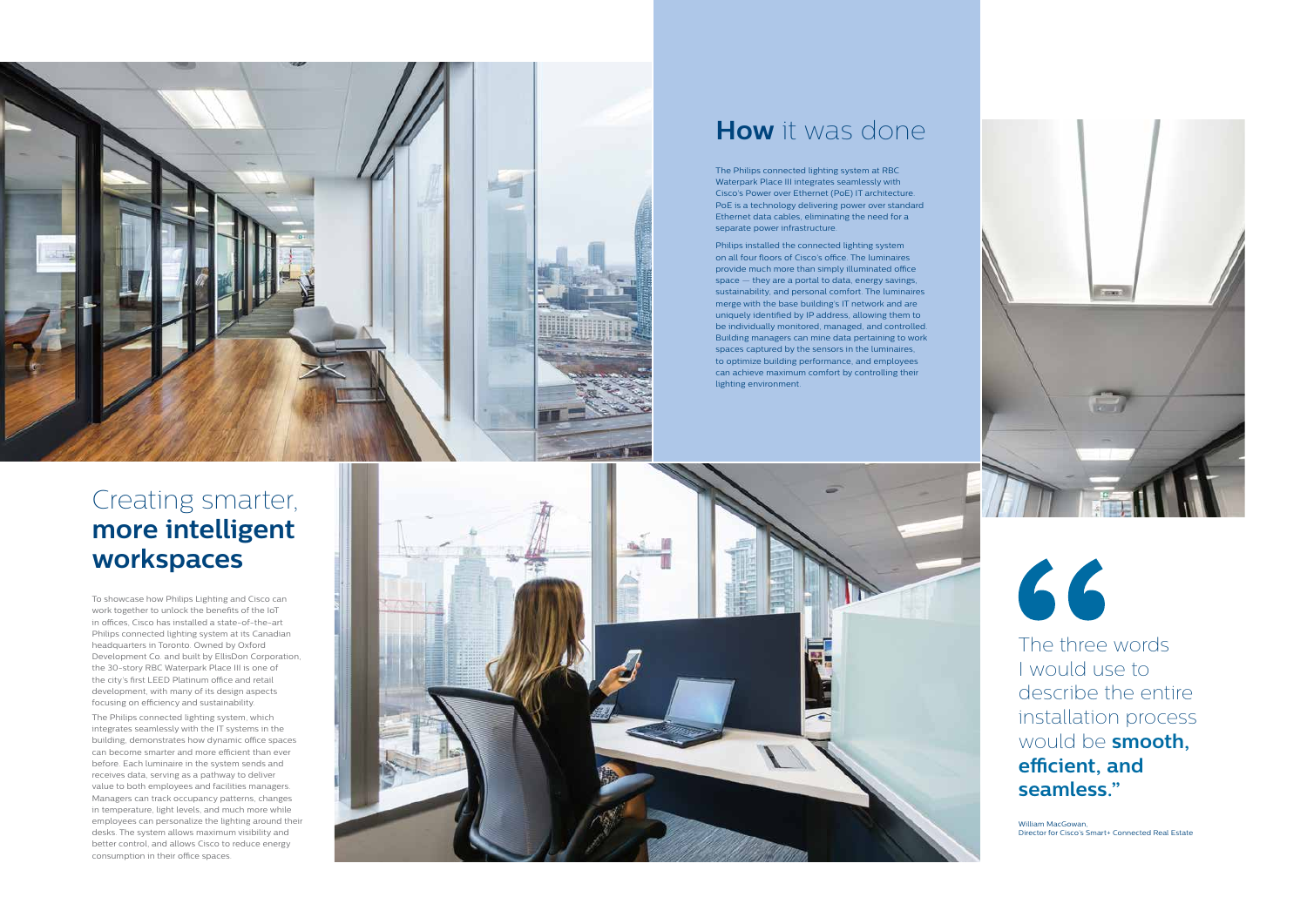The Philips connected lighting system collects data from 600 PoE-enabled luminaires equipped with sensors to capture temperature, light level, and activity for optimizing user comfort. Philips Envision lighting management software, running in the building's IT environment, allows system managers to monitor and manage each light point via a dashboard application. The system also stores data over time, allowing managers to assess occupancy patterns and optimize lighting operations based on historical trends and findings, and opens up avenues for innovation into data-rich applications.

Operating the lighting system is seamless, with easy visibility to each fixture, allowing facilities managers to respond to maintenance issues faster, lowering labor costs.

This intelligent technology offered by Philips ties in perfectly with Cisco's initiative and promotion of the Internet of Everything (IoE). "This is the Internet of Everything at work," said Dr. Rick Huijbregts, Americas

Industry Transformation Lead for Cisco. "It can't get any better than this. The system of things works to connect people with processes and data — data that we would otherwise not have access to."

Cisco estimates that the 1,400 LED luminaires alone will realize 50% energy savings over traditional fluorescent lighting. With the connected lighting operations in place, they expect to save up to 80%. The additional energy savings will result from analyzing the data and optimizing space usage.

Aside from the massive amounts of mined data, building optimization, and energy savings, William MacGowan, Director for Cisco's Smart + Connected Real Estate, is most impressed with the impact the system will have on employees. "Tenant experience is huge," said MacGowan. "A pleasing workspace with personal lighting control helps us create a true workplace of the future — which is key to attracting the next generation of users."

## 66

#### **The Internet of Everything** at work

#### The **last word**

A pleasing workspace with personal control within it means **we can attract and retain the best talent**. Our system is the key element to attracting the next generation of workers."

The extraordinary capabilities of Philips connected lighting within the Cisco Canada headquarters has not gone unnoticed. In November 2015, the building was awarded the most innovative workplace by CoreNet, an event that awards and recognizes corporate real estate practices.

The new RBC Waterpark Place III offers only a glimpse into the kinds of office environments Philips and Cisco will bring to buildings around the world. Together, best-in-class connected lighting from Philips and Cisco's reliable, secure, and proven network infrastructure can deliver a true end-to-end solution for customers.

With revolutionary technology from Philips and Cisco, the future of workspaces is looking bright. With lighting that can inform owners of maintenance requests, occupancy trends, temperature control, and more, offices will become more efficient, more sustainable, and more comfortable.



William MacGowan, Director for Cisco's Smart+ Connected Real Estate